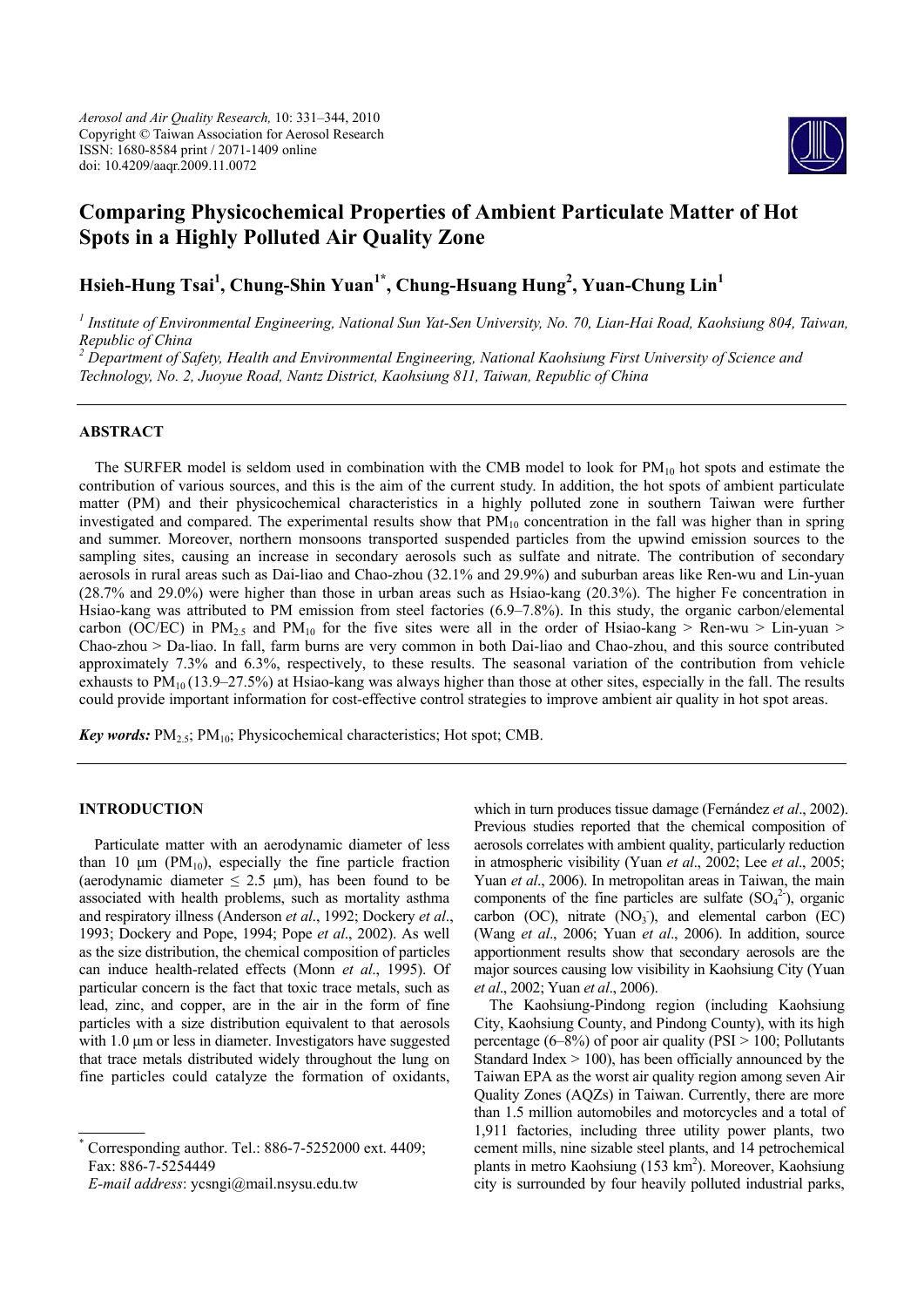namely Ren-wu, Ta-shei, Ta-fa, and Lin-yuan, located in the adjacent Kaohsiung County. Ambient particulate matter and other pollutants in metro Kaohsiung are higher (annual average concentration is 75.03  $\mu$ g/m<sup>3</sup> PM<sub>10</sub>, 6.40 ppb SO<sub>2</sub>, 21.87 ppb  $NO_2$ , 0.52 ppm CO, and 30.63 ppb  $O_3$  in 2004) (Taiwan EPA, 2008) than those in other AQZs in Taiwan. Among the particulate matter, fine particulates are one of the major air pollutants in the atmosphere. For most air quality monitoring stations in this region, only criteria air pollutants including CO,  $NO/NO<sub>2</sub>$ ,  $SO<sub>2</sub>$ ,  $O<sub>3</sub>$ , and  $PM<sub>10</sub>$  are measured. However, fine particulates with potentially high risks to human health have not yet been investigated thoroughly. Accordingly, the concentration and characteristics of the major components in  $PM<sub>2.5</sub>$  in the highly polluted region of metro Kaohsiung were measured and discussed in this investigation. The analyses provide valuable information for ambient air quality evaluation as well as health effects and for regulatory assessment in terms of fine particulate matter.

Recently, Taiwan's government has made great efforts to reduce  $O_3$  and  $PM_{10}$  concentrations. However, despite these efforts,  $PM_{10}$  concentration is still elevated in wintertime in southern Taiwan, and PSI > 100 are still often occurred during this season. Specifically, the frequency of  $PM_{10}$  daily mean concentration of 150  $\mu$ g/m<sup>3</sup> is 15% during winter in southern Taiwan, which represents a serious pollution problem (Yang, 2002). Previous studies revealed that the size, chemical composition, and mass concentration of airborne particles substantially affect air quality in southern Taiwan (Lin *et al.*, 2001; Tsai *et al.*, 2005). The PM<sub>2.5</sub> fraction accounts for  $61-67\%$  of the PM<sub>10</sub> mass in southern Taiwan (Chen *et al*., 1999), and secondary aerosol of PM is a more serious air pollutant issue in the area (Fang *et al*., 2002). In addition, the dominant species for  $PM<sub>2.5</sub>$  are sulfate and ammonium (Chio *et al*., 2004), while the trace elements found are arsenic, copper, zinc, selenium, lead, bromine, vanadium, and sodium, which can be associated with industrial, agricultural, and vehicular sources (Malm *et al*., 2000). Finally, the heavy metals in the PM are from industrial source which are the main contributes of such materials to the urban atmosphere (Azimi *et al*., 2005; Zhang, 2009).

The Koahsiung-Pindong region had the worst air quality in Taiwan for the past decade (Yuan *et al*. 2000). More than 70% of Taiwan's heavy industries, including petrochemical plants, oil refinery plants, steel plants, cement plants, and utility power plants, are located in this area. Long-term exposure to such a highly polluted atmosphere causes severely adverse effects on both human health and the environment. Thus, this study is crucial in investigating the characteristics of PM and estimating the sources of pollution in the region, and will provide valuable information for deciding  $PM_{10}$  control strategies. Particularly, this study will be valuable in determining cost-effective control strategies for the improvement of ambient air quality in so-called hot spot areas.

# **EXPERIMENTAL METHOD**

# *Analysis of PM10 at Hot Spots in Southern Taiwan*

This study initially analyzed  $PM_{10}$  concentration to locate the hot spots in southern Taiwan.  $PM_{10}$  concentrations were measured at twenty-two ambient air quality monitoring stations in southern Taiwan, including Jiayi County, Tainan County, Kaohsiung County, Kaohsiung City, Pingdong County, and Taidong County. These stations are part of the Taiwan air quality monitoring network (TAQMN), which was established by the Environmental Protection Administration of Taiwan, ROC in 1993. The instruments used at the network stations are clearly introduced on the website of the Taiwan EPA (Taiwan EPA, 2010). By forming a network with distributed air monitoring stations and gathering the data via the Internet, the information can be immediately provided and continuously recorded. Continuous automatic monitor  $PM_{10}$  samplers (Beta-ray analyzer) operated at a flow rate of 18.9 L/min (Wedding) or 16.7 L/min (Anderson). Thus, the standard value when auditing is either  $18.9 \pm 10\%$  L/min or  $16.7 \pm 10\%$  L/min. These ambient air quality monitoring stations are generally situated in populated areas and are intended to provide information pertaining to population exposure. The locations of twenty-two stations and additional details are shown in Fig. 1. These stations' measurement data were collected in 2004, and the space analysis software (SURFER) was used to assess the  $PM_{10}$  hot spots in southern Taiwan and to draw the monthly concentration contours in 2004.

# *Sampling Protocol*

In this study, the ambient aerosol particle measurements were undertaken at the five out of twenty-two ambient air quality monitoring stations which generally have the worst air quality in Taiwan. The locations of the five stations and more detailed information are shown in Fig. 1 and Table 1. Ambient particles of  $PM_{10}$  were collected by a high-volume sampler continuously for 24 hours. The particles with an aerodynamic diameter below 10 μm were divided into two fraction sizes (2.5  $\mu$ m and 2.5–10  $\mu$ m) using a virtual impactor with a 10 μm cutpoint when entering the sampler. These two fractions were classified as coarse (2.5 < diameter  $\leq 10$  μm, PM<sub>2.5–10</sub>) and fine (diameter  $\leq 2.5$  μm) particles. Moreover, a 10-stage micro-orifice uniform deposit impactor (MOUDI) was applied for the measurement of particle size distribution (0.056–18.0 μm). The samplers used for collecting ambient particles are shown in Table 2.

Before and after sampling, the quartz filters were temporarily stored at 4°C and then transported back to the Air Pollution Laboratory in the Institute of Environmental Engineering at National Sun Yat-Sen University for further conditioning, weighing, and chemical analysis. After sampling, all filters were cut into four identical parts. One part was analyzed for ionic species, another was used for the analysis of metals. The filters analyzed for ionic species were put into 15-ml bottles for each sample. Distilled de-ionized water was added into each bottle and the bottles were sent to ultrasonic process for approximately 60 minutes. Ion chromatography (DIONEX DX-120) was used to analyze the concentration of four anion (F, Cl,  $SO_4^2$ , NO<sub>3</sub>) and five cation (NH<sub>4</sub><sup>+</sup>, Ca<sup>2+</sup>, Na<sup>+</sup>, K<sup>+</sup>, Mg<sup>2+</sup>)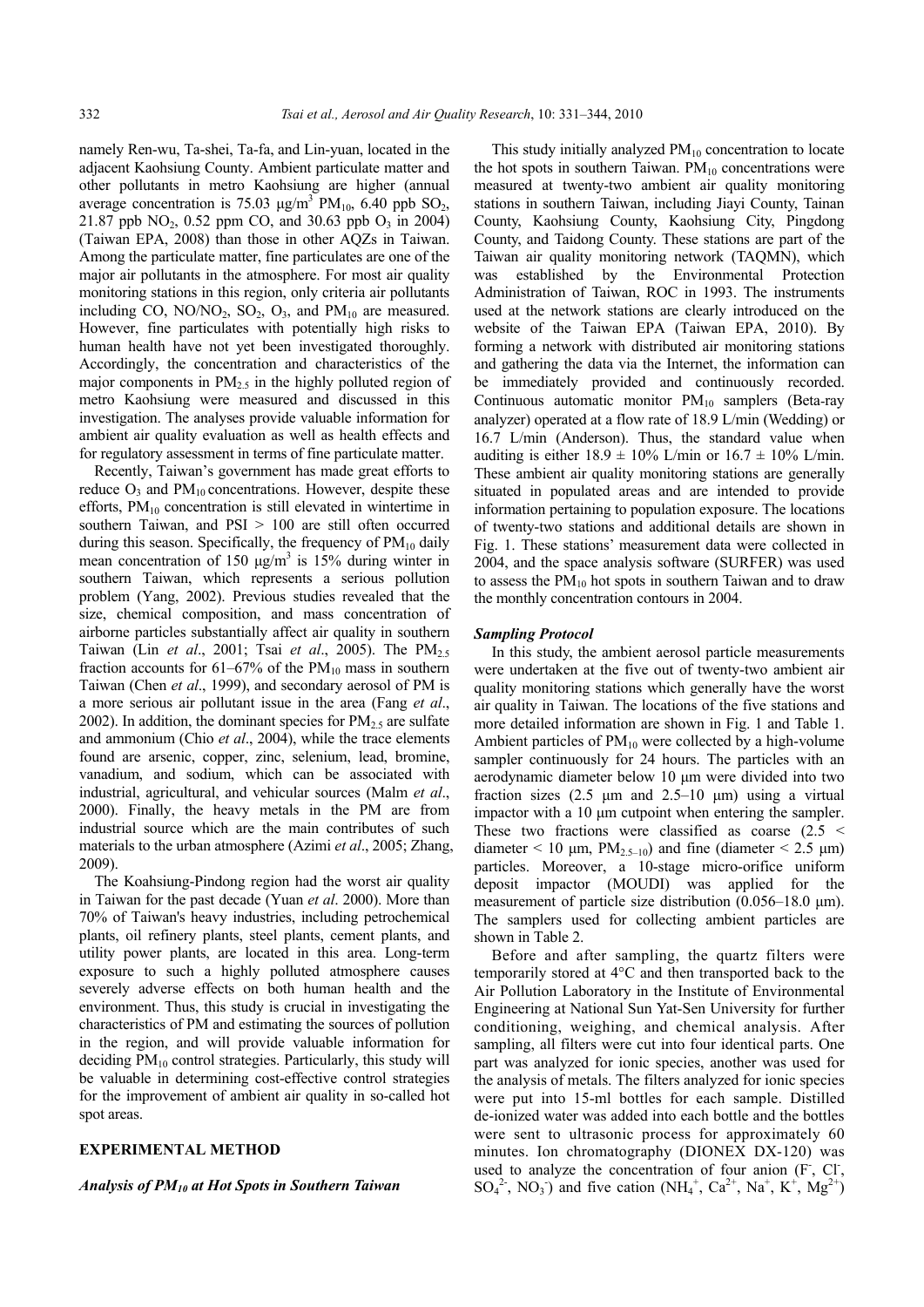

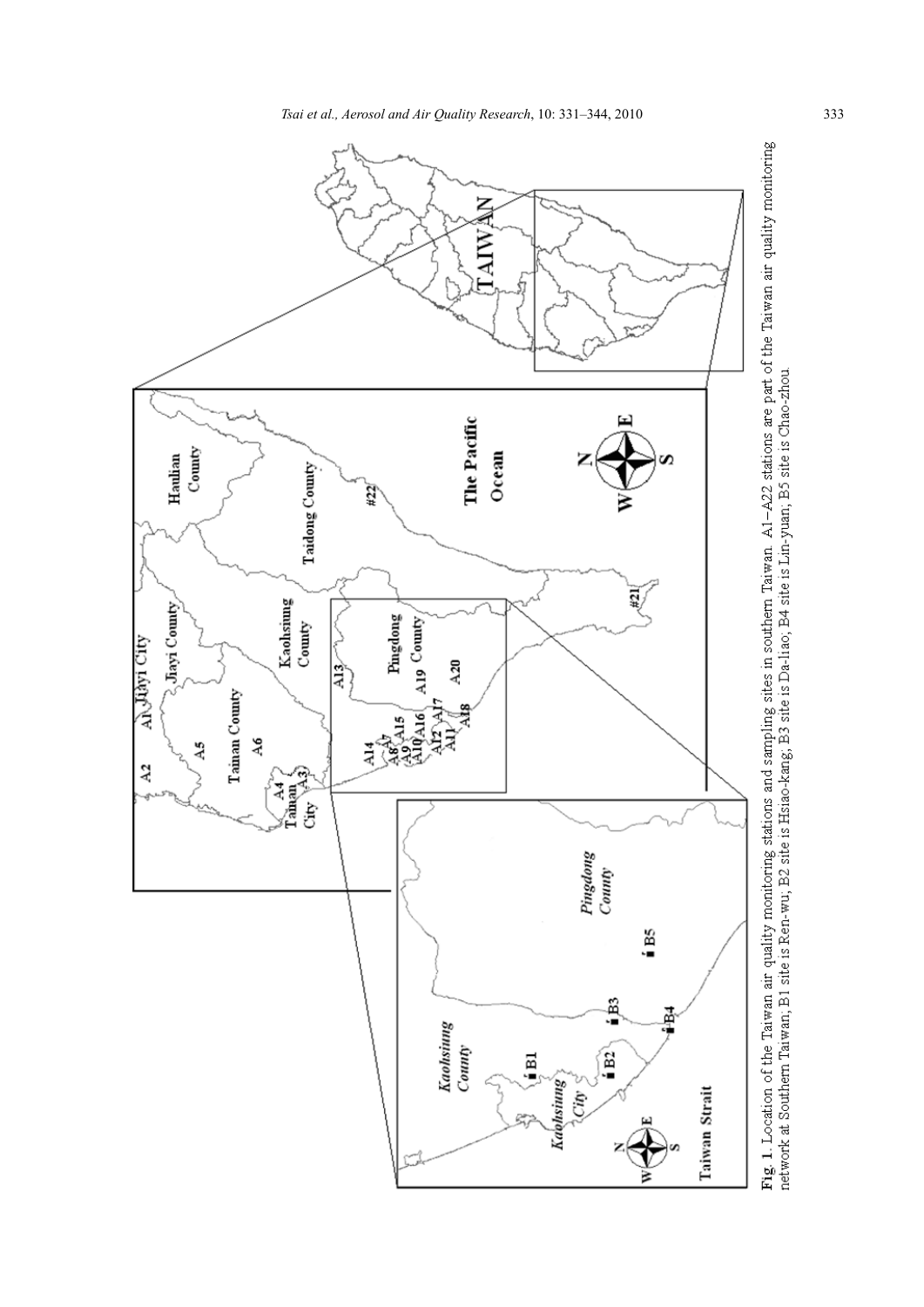| Sampling period             | <b>Sites</b> | Sampling date | $PM_{2.5} (\mu g/m^3)$ | $PM_{2.5-10} (\mu g/m^3)$ | $PM_{10}(\mu g/m^3)$ | $PM_{2.5}/PM_{10}$ |
|-----------------------------|--------------|---------------|------------------------|---------------------------|----------------------|--------------------|
| First sampling<br>(spring)  | Ren-wu       | 2005.04.07    | 36.4                   | 35.0                      | 71.4                 | 0.51               |
|                             | Hsiao-kang   | 2005.04.08    | 25.6                   | 29.7                      | 55.3                 | 0.46               |
|                             | Da-liao      | 2005.04.10    | 52.9                   | 44.1                      | 97.0                 | 0.55               |
|                             | Lin-yuan     | 2005.04.28    | 25.1                   | 26.8                      | 51.9                 | 0.48               |
|                             | Chao-zhou    | 2005.05.03    | 25.3                   | 38.9                      | 64.2                 | 0.39               |
| Second sampling<br>(summer) | Ren-wu       | 2005.07.13    | 26.1                   | 19.8                      | 45.9                 | 0.57               |
|                             | Hsiao-kang   | 2005.07.15    | 41.6                   | 28.5                      | 70.1                 | 0.59               |
|                             | Da-liao      | 2005.08.02    | 40.7                   | 25.7                      | 66.4                 | 0.61               |
|                             | Lin-yuan     | 2005.08.10    | 42.2                   | 30.3                      | 72.5                 | 0.58               |
|                             | Chao-zhou    | 2005.08.09    | 40.7                   | 24.9                      | 65.6                 | 0.62               |
| Third sampling<br>(fall)    | Ren-wu       | 2005.10.04    | 46.5                   | 40.3                      | 86.8                 | 0.54               |
|                             | Hsiao-kang   | 2005.10.06    | 37.7                   | 27.4                      | 65.0                 | 0.58               |
|                             | Da-liao      | 2005.10.17    | 64.3                   | 54.7                      | 119.0                | 0.54               |
|                             | Lin-yuan     | 2005.10.11    | 43.5                   | 30.5                      | 74.0                 | 0.59               |
|                             | Chao-zhou    | 2005.10.19    | 42.3                   | 28.9                      | 71.2                 | 0.59               |
| Fourth sampling<br>(winter) | Ren-wu       | 2006.01.09    | 57.6                   | 68.2                      | 125.8                | 0.54               |
|                             | Hsiao-kang   | 2006.01.02    | 91.7                   | 40.7                      | 132.3                | 0.69               |
|                             | Da-liao      | 2006.01.03    | 102.5                  | 55.9                      | 158.5                | 0.65               |
|                             | Lin-yuan     | 2006.01.07    | 75.5                   | 55.4                      | 131.0                | 0.58               |
|                             | Chao-zhou    | 2006.01.04    | 62.7                   | 49.6                      | 112.4                | 0.56               |

**Table 1.** The mass concentration and ratios for different fraction of particles in the Kaohsiung-Pindong region.

**Table 2.** Size range of aerosol samplers applied for collecting atmospheric suspended particles.

| Sampler                                        | Model                            | Size range                                  |  |  |  |
|------------------------------------------------|----------------------------------|---------------------------------------------|--|--|--|
| Dichotomous sampler                            | <b>ANDERSEN MODEL SERIES 241</b> | $PM_{2.5}/PM_{2.5-10}$                      |  |  |  |
| $PM_{10}$ high-volume sampler                  | KIMOTO 121FT                     | $PM_{10}$                                   |  |  |  |
| Micro-orifice uniform deposit impactor (MOUDI) | MSP MODEL 110                    | 10-stage $(0.056-18.0 \text{ }\mu\text{m})$ |  |  |  |
|                                                |                                  |                                             |  |  |  |

species (Yuan *et al*., 2004). The part of the filter analyzed for metals was digested in 20 ml concentrated nitric acid at 150–200°C for 2 hrs, and then diluted to 25 ml with distilled de-ionized water  $(D.I. H<sub>2</sub>O)$ . For the analysis of metallic content, the filters were initially digested in a 30 ml mixed acid solution (HNO<sub>3</sub>:HClO<sub>4</sub> = 3:7). During the digestion, D.I.  $H<sub>2</sub>O$  was added into the residual solution twice or more in order to eliminate the acid content of the digestion solution. The metallic species of PM, including Mg, K, Ca, Ti, Cr, Mn, Fe, Ni, Cu, Zn, Al, Cd, V, and Pb were further analyzed with an inductively coupled Plasma-Atomic Emission Spectrometer, ICP-AES (Perkin Elmer, Optima 2000DV). The carbonaceous contents (elemental, organic, and total carbons) of aerosol particles were measured with an elemental analyzer (Carlo Erba, Model 1108). Before the aerosol particles were collected, the quartz fiber filters had to be pre-heated at 900°C for 1.5 h to expel the potential impurities. This preheating procedure minimized the background carbon in the quartz fiber filters and matrix, which would interfere with the analytical results, leading to an overestimation of the carbonaceous contents of aerosol particles. The elemental analyzer was operated using the procedure of oxidation at 1020°C and that of reduction at 500°C, with continuous heating for 15 min. Additionally, one part of the quartz fiber filters was heated in advance by hot nitrogen gas (340–345°C) for 30 min to expel the organic carbon (OC) fraction, after which the amount of elemental carbon (EC) was determined. Another part of the quartz fiber filters was analyzed without heating, and the carbon thus identified was characterized as total carbon (TC). The amount of organic carbon was then estimated by subtracting the elemental from total carbon. Although the most widely used method, thermal analysis, was used to determine the carbon contents in ambient aerosols, a charring formation error from sample preheating was not taken into account for correction, and this artifact might result in the overestimation of EC and the underestimation of OC (Lin, 2002). In this study, quartz filters were carefully handled and placed on the  $PM_{10}$  samplers to prevent potential cracking during the sampling procedure. After sampling, aluminum foil was used to cover the quartz filters which were temporarily stored at 4°C and transported back to the laboratory. This analysis procedure is the same as in various the previous studies (Cheng and Tsai, 2000; Lin, 2002; Yuan *et al*., 2006). Background contamination was routinely monitored by using operational blanks (unexposed filters) which were processed simultaneously with field samples. In this study, the background contamination was insignificant and can thus be ignored. At least 10% of the samples were analyzed by spiking with a known amount of metallic and ionic species to calculate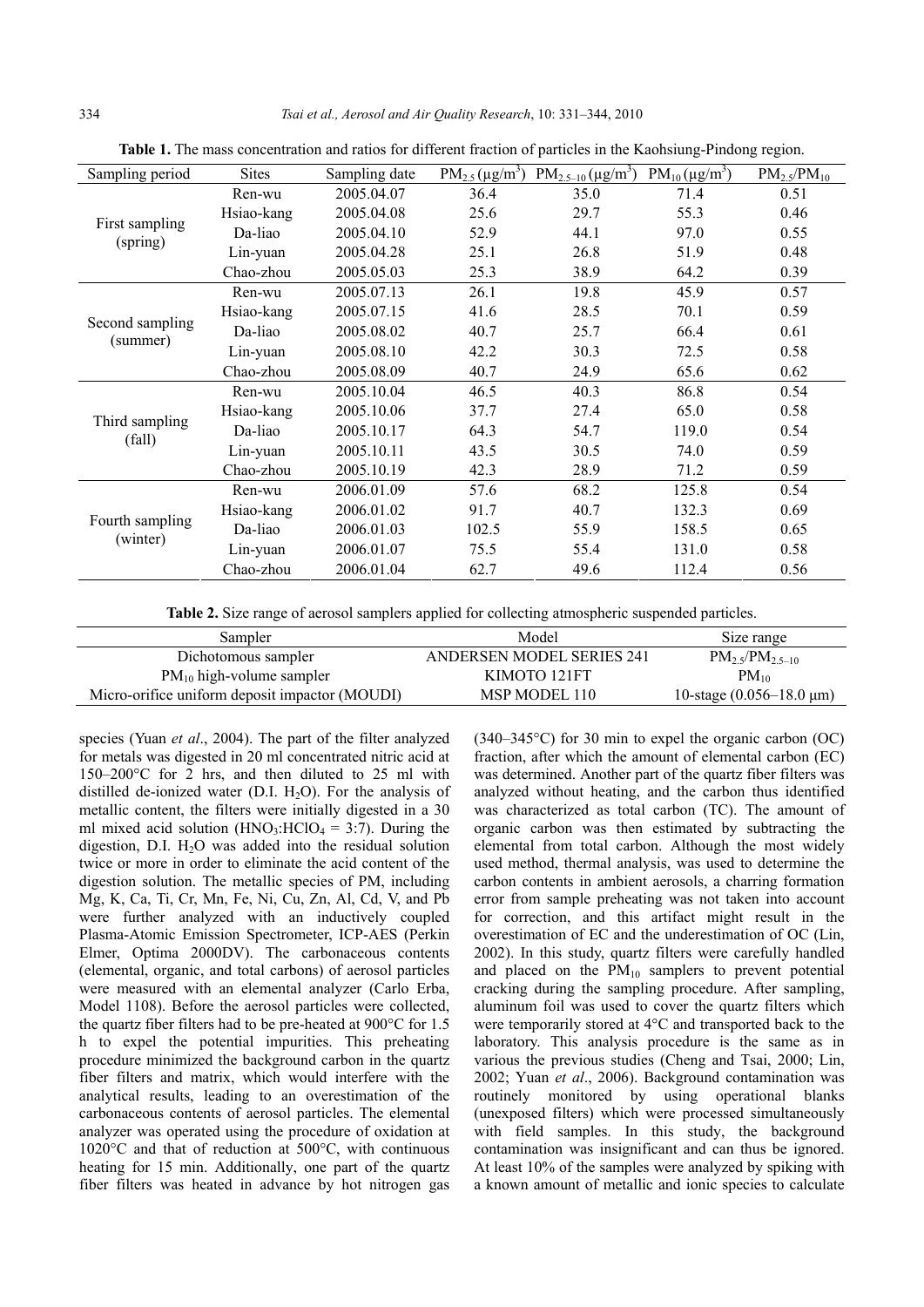the recovery efficiencies. The results of these recovery efficiency tests indicated the range of recovery efficiency among every 10 samples varied between 96 and 103%. In addition, the reproducibility test varied between 97 and 104% for all the chemical species.

# *Chemical Mass Balanced (CMB) Receptor Model*

Calculations for source apportionment to ambient PM were assessed using a receptor model based on chemical mass balance (Ke *et al*., 2007; Kothai *et al*., 2008; Wang *et al*, 2008; Yatkin and Bayram, 2008). Since detailed descriptions of the chemical mass balance based receptor model (CMB8 model) are available elsewhere, only a brief summary are presented below.

This model uses the emission profiles of sources to evaluate their contributions to a specific receptor. It is assumed that the total concentration of a particular species of the receptor is the linear combination of the individual contributions from different sources. The CMB model uses the results of least-squares regression analysis of the aerosol chemical composition to estimate the most appropriate contributions of source apportionment. Therefore, this model consists of a least-square solution to a set of linear equations. This solution expresses each receptor concentration of a chemical species as a linear sum of the products of source profile species and source contributions. Source profiles (the fractional amount of each species in the emissions from each source type) and receptor concentrations, each with realistic uncertainty estimates, serve as input data to the CMB model. The model output consists of the contributions from each source type to the total ambient aerosol mass, as well as to individual chemical species concentrations. The CMB8 model results are evaluated by using several fit indices, such as  $R^2$  ( $\geq 0.8$ ),  $\chi^2$  ( $\leq 4.0$ ), T statistics ( $\geq 2.0$ ), and percentage of mass accounted for (0.8–1.2). These values are also used as the major criteria in this study.

# **RESULTS AND DISCUSSION**

#### *Hot Spots of Ambient PM in a Highly Polluted Region*

The monitoring data were used to investigate the spatial distribution and temporal variation of  $PM_{10}$  concentration. The seasonal variation in Taiwan is not as obvious as that in the United States. Fig. 2 shows the monthly variation of  $PM_{10}$  in 2004 in the Kaohsiung-Pindong region.  $PM_{10}$ concentrations in winter  $(100-145 \text{ µg/m}^3)$ ; December, January, and February) were higher than those in summer  $(35-65 \text{ }\mu\text{g/m}^3)$ ; June, July, and August), because the weather system in Taiwan is influenced by northeastern monsoons in winter, which can be obstructed by the Central Mountain Range (2,000–4,000 m). Once the air passes over the mountains, it becomes warmer and udergoes air-mass modification, and the weather system thus becomes more stable, resulting in worse dispersion of air pollutants. In addition, the dispersion of air pollutants in summer is much better than in winter due to strong heating convection and a high frequency of thunderstorms. In Taiwan, the summer is also part of the typhoon season, and

frequent rainfall also reduces the ambient particle concentration through a washout process.

The  $PM_{10}$  concentrations monitored at each station in different seasons of 2004 are compared in this study. In winter and spring (from December to May), the  $PM_{10}$ concentration at Da-liao was the highest, and followed by Ren-wu, Lin-yuan, and Hsiao-kang. In summer, the  $PM_{10}$ concentration was relatively higher in Ren-wu, Lin-yuan, and Da-liao. In fall, the  $PM_{10}$  concentration was higher at Da-liao, Ren-wu, and Lin-yuan. It should be note that the stations with a high  $PM_{10}$  concentration are always adjacent to either industrial areas or main traffic arteries. The  $PM_{10}$  concentration contours show that the  $PM_{10}$  hot spots of were located at Da-liao, Ren-wu, Lin-yuan, and Hsiao-kang in the Kaohsiung-Pindong region. The hot spots at different stations are affected by the climate conditions and terrain in southern Taiwan. Fig. 2 shows that the lowest concentrations of  $PM_{10}$  were observed from May to August in southern Taiwan. In contrast, the highest concentrations of  $PM_{10}$  were observed in January, influenced by the northeastern monsoon.

#### *PM Concentration and Size Distribution*

Field measurements of  $PM_{2.5}$ ,  $PM_{2.5-10}$ , and  $PM_{10}$  are summarized in Table 1. In spring, the highest  $PM_{10}$  and PM<sub>2.5</sub> concentrations were observed at Da-liao, with a  $PM_{2.5}/PM_{10}$  ratio of 0.55. In summer, the highest  $PM_{10}$  and PM<sub>2.5</sub> mass concentrations were 72.5 and 42.2  $\mu$ g/m<sup>3</sup>, respectively, at Lin-yuan. In fall, the highest  $PM_{10}$  and PM<sub>2.5</sub> mass concentrations were 119.0 and 64.3  $\mu$ g/m<sup>3</sup>, respectively, at Da-liao. In winter, the highest  $PM_{10}$  and PM<sub>2.5</sub> concentrations were observed at Hsiao-kang, with a  $PM_{2.5}/PM_{10}$  ratio of 0.69. Furthermore, the fine (PM<sub>2.5</sub>) and coarse particle  $(PM_{2.5-10})$  mass concentrations were also compared. Table 1 shows that average  $PM_2 \sqrt{s}PM_{10}$  ratio was 0.48 in springtime. Particularly, the  $PM_{2.5}/PM_{10}$  ratio of Chao-zhou site was 0.39 in springtime. The results show that the highest  $PM_{10}$  and  $PM_{25}$  concentrations appeared at Da-liao, while the highest  $PM_{2.5}/PM_{10}$  ratios were at Da-liao and Chao-zhou. In conclusion, the particle mass concentration was higher in fall and winter than that in spring and summer in the Kaohsiung-Pindong region. Similar results were found in a number of earlier studies. For example, Gupta *et al.* (2006) concluded that the PM<sub>2.5</sub> concentration was about  $62\%$  of  $PM_{10}$  concentration in the urban area of Kolkata, India. In addition, Harrison *et al*. (1997) reported that approximately 60% of  $PM_{10}$  was  $PM_{2.5}$ in Birmingham, UK. Finally, Clarke *et al*. (1999) found that  $60-70\%$  of urban PM<sub>10</sub> mass in city was typically in the PM<sub>2.1</sub> fraction, and 50% was below approximately 1.5  $\mu$ m.

The particle size distribution was measured with a ten-stage MOUDI (0.056–18.0 μm) in the Kaohsiung-Pindong region. The variations of particle size distribution for four sampling periods are shown in Fig. 3. In general, a bi-mode distribution was observed for ambient aerosol particles sampled in the Kaohsiung-Pindong region. The particle sizes with the highest concentration in fine and coarse particles were 0.56–1.0 and 3.2–10.0 μm, respectively. These results indicate that the highest PM10 measured in fall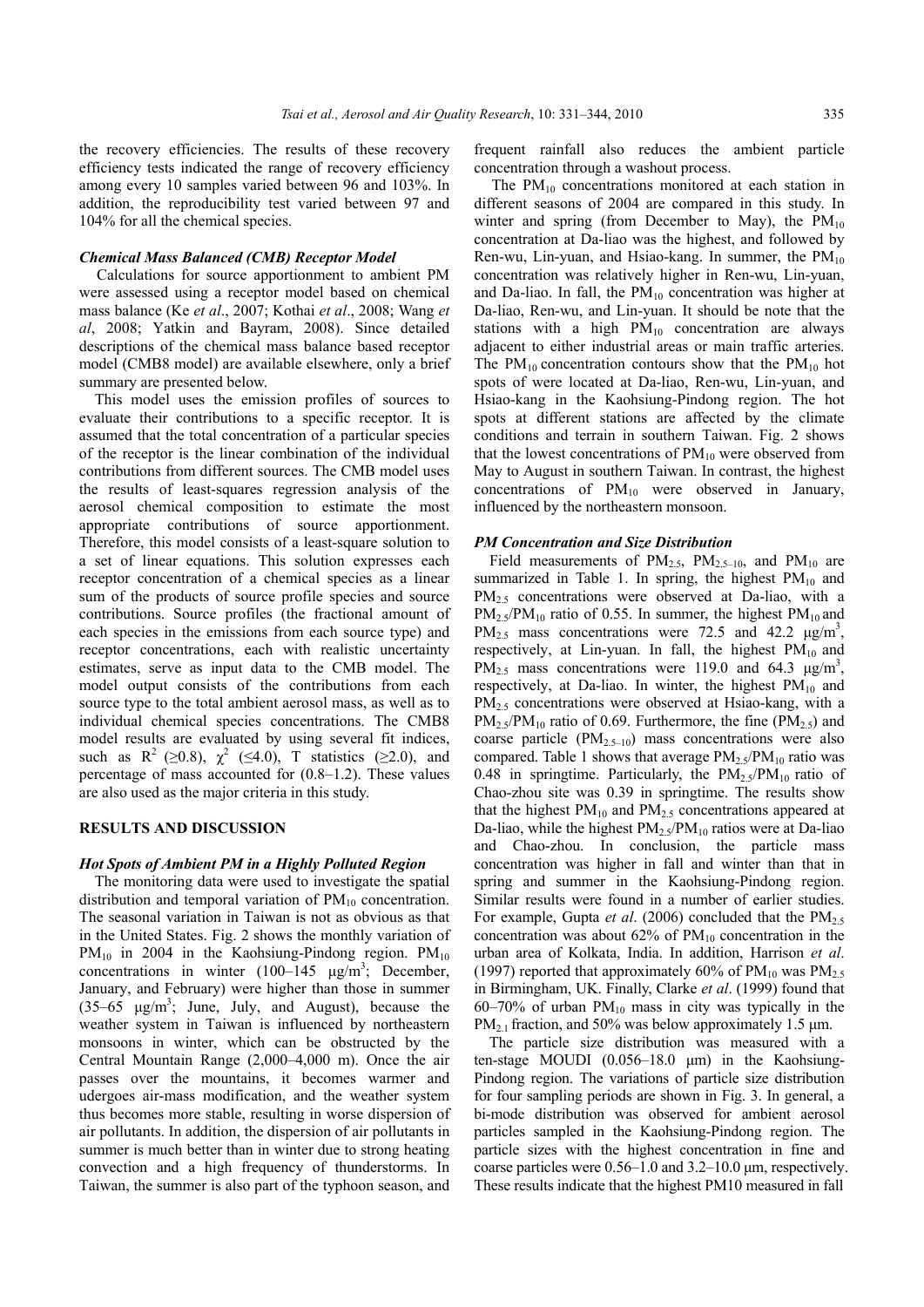

**Fig. 2.** The particle mass concentration contours of each month in 2004 in southern Taiwan.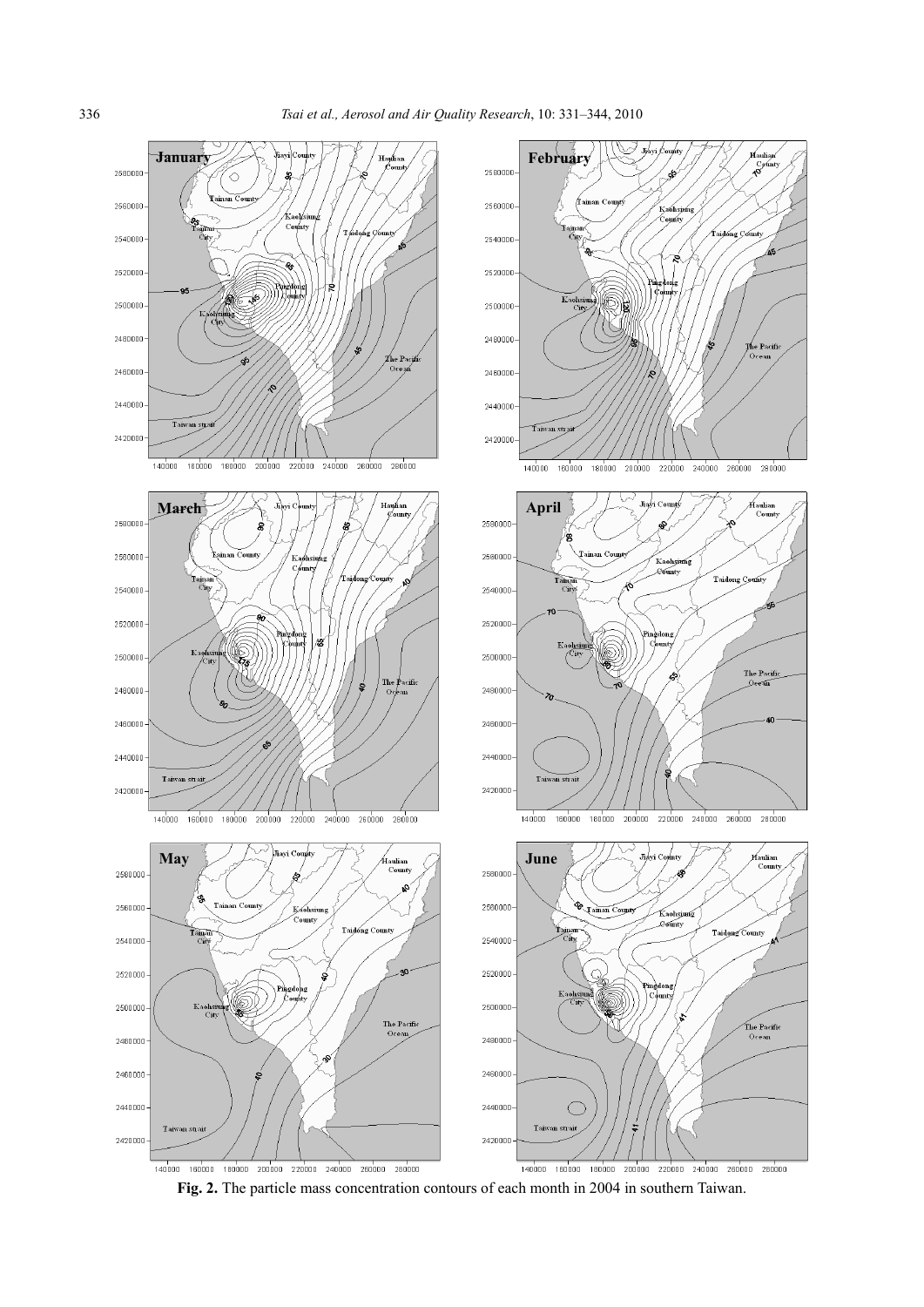

**Fig. 2.** *(continued).*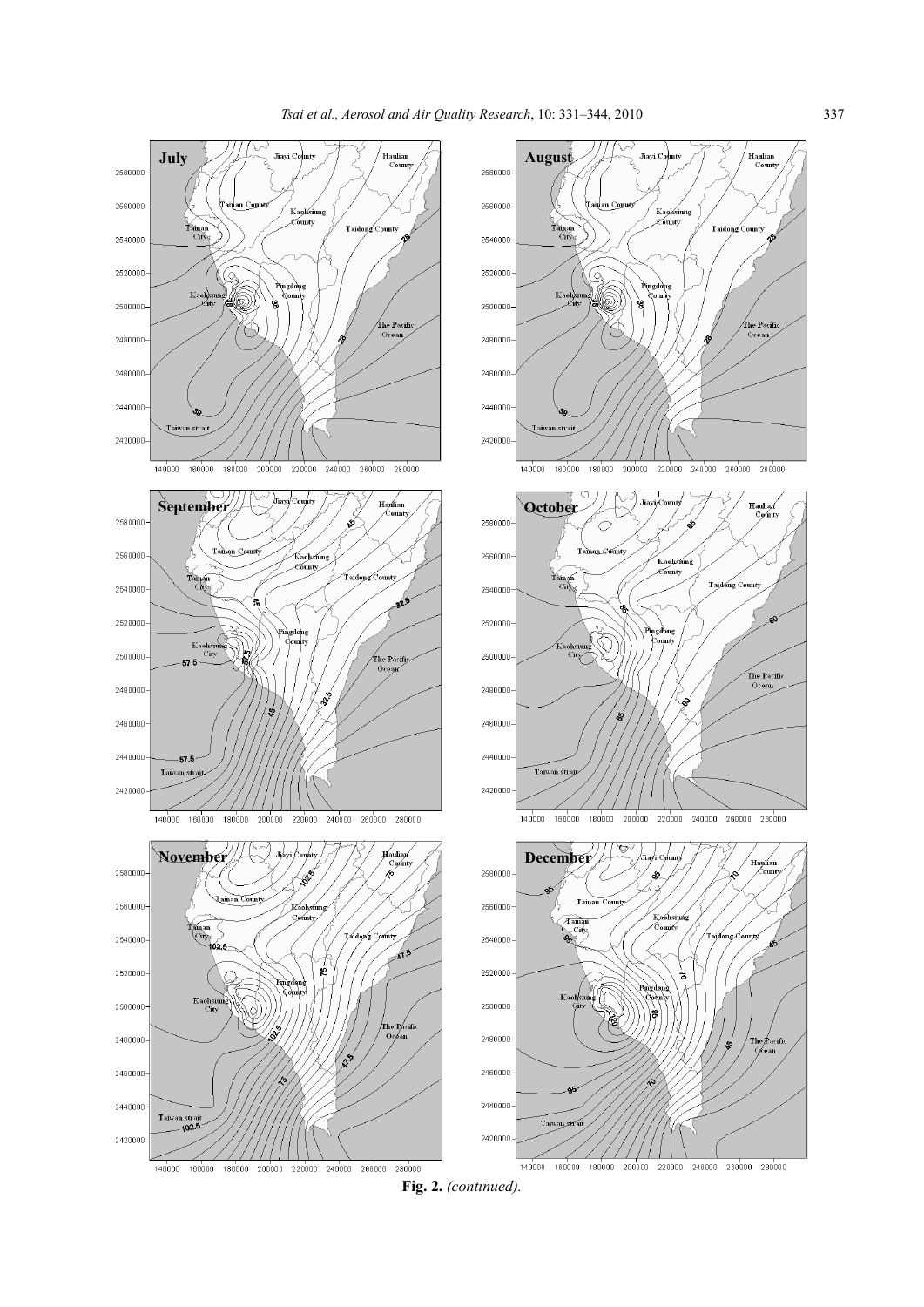

**Fig. 3.** Size distribution of atmospheric aerosols sampled in the Kaohsiung-Pindong region.

and winter was mainly due to fine particles rather than coarse ones, while the coarse particles were the predominant species in spring. In addition, a high PM10 concentration is strongly associated with both PM2.5 and PM2.5–10. Gupta *et al*. (2006) found similar results that both fine (primary and secondary particles) and coarse particles (road dust re-suspension, which is enhanced in dry winter climates) are associated with local traffic.

#### *Chemical Composition*

The ionic species of aerosol particles are summarized in Fig. 4. The experimental results indicate that  $NO<sub>3</sub>$  was the most abundant component in the coarse particles, while  $SO_4^2$  and  $NH_4^+$  were equivalent in the both fine and coarse particles in the Kaohsiung-Pindong region. It can be speculated that the most possible chemical compounds in this region are ammonium sulfate  $(NH_4)_2SO_4$  and ammonium nitrate  $(NH_4NO_3)$ , due to the large number of industrial factories. Other ionic species (i.e.  $F$ , Cl, Ca<sup>2+</sup>,  $Na<sup>+</sup>, K<sup>+</sup>, Mg<sup>2+</sup>)$  were rare in both fine and coarse particles. The main components of the aerosol particles in the Kaohsiung-Pindong region were  $SO_4^2$ ,  $NH_4^+$ , and  $NO_3$ , similar to the results in Lin (2002). The average ratio of  $\left[ \text{Cl}^{\cdot} \right] / \left[ \text{Na}^{\cdot} \right]$  in the Lin-yuan site was the highest, especially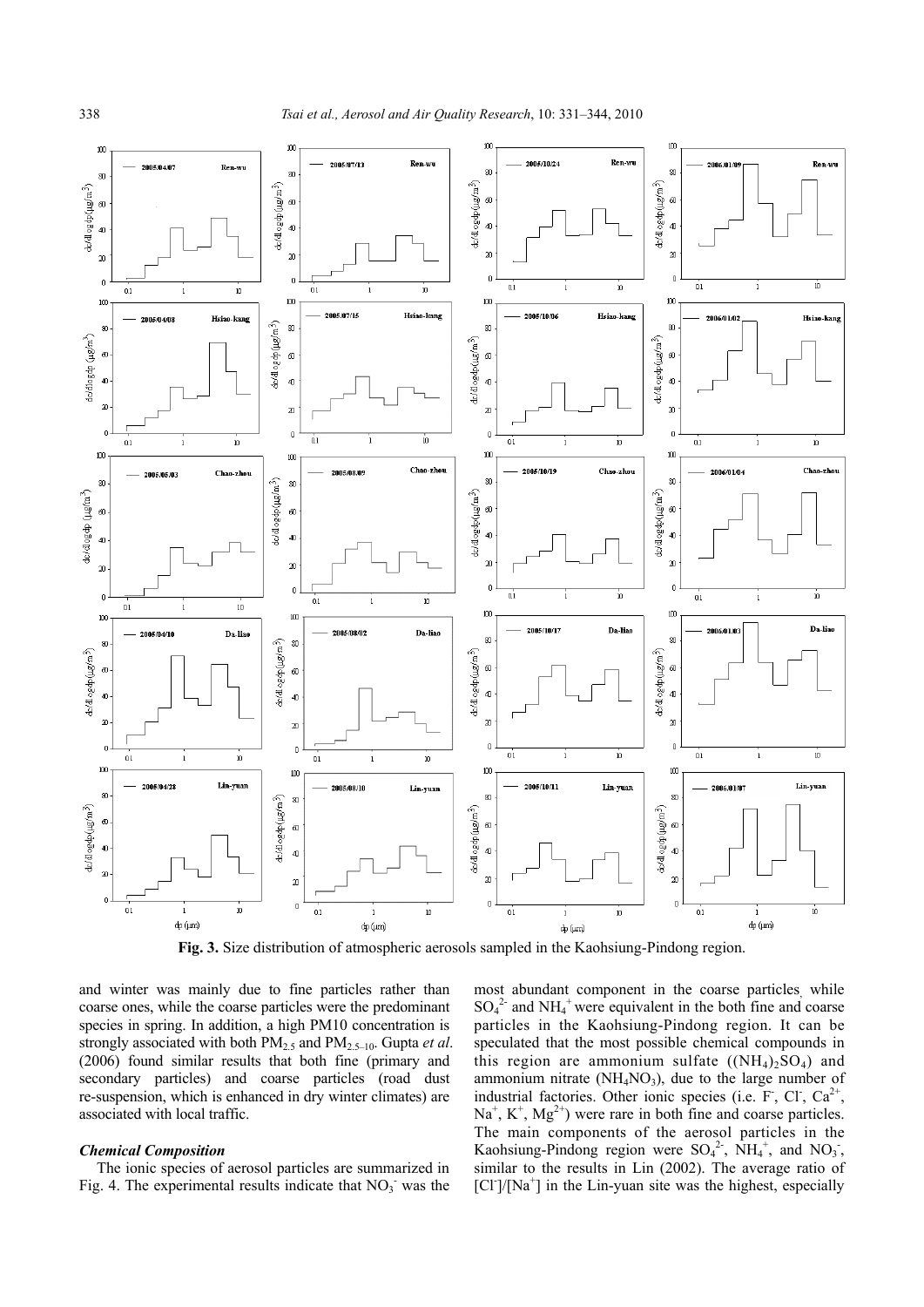

**Fig. 4.** Ionic species contents of aerosol particles sampled in the Kaohsiung-Pindong region.

in the summer period. The order of average ratio of the [Cl<sup>-</sup>]/[Na<sup>+</sup>] of atmospheric  $PM_{2.5}$  and  $PM_{10}$  was Lin-yuan (0.82) > Hsiao-kang (0.78) > Ren-wu (0.76) > Da-liao (0.73)  $>$  Chao-zhou (0.71) and Lin-yuan (0.84)  $>$  Hsiao-kang (0.82)  $>$  Ren-wu (0.77)  $>$  Da-liao (0.73)  $>$  Chao-zhou (0.72), respectively. The ratio of  $\left[ \text{CI}^{\dagger} \middle| \left( \text{Na}^{\dagger} \right) \right]$  in aerosols was less than the sea-water ratio, indicating a deficiency of chloride relative to the Na concentration. The Chao-zhou site is about 20 km away from the sea, and loss of Cl would have occurred as the air masses traverse such long distances over regions from the sea. Loss of Cl from PM may be ascribed to the reaction of  $H_2SO_4$  and  $HNO_3$  with NaCl to produce HCl (Chandra Mouli *et al*., 2003).

The metal content of the aerosol particles sampled in the Kaohsiung-Pindong region are shown in Fig. 5. The results indicate that Ca and Fe were major components.

Kaohsiung-Pindong region is a terrain with abundant limestone. Therefore, the concentration of Ca was much higher than that of Al. In this study, the Ca concentration was approximately 500–1750 ng/m<sup>3</sup> in springtime which was similar to the previous study in Taiwan (Chio *et al*., 2005). Moreover, Ca concentrations of  $PM_{2.5-10}$  were approximately twice higher than those of  $PM_{2.5}$  at Hsiao-kang and Chao-zhou in springtime. Zn was the major component among the rest of the metal elements (Cr, Mn, Ni, and Cd). In addition, the Fe concentration in Hsiao-kang was higher than that in other stations, and this is attributed to local anthropogenic emissions of particulate matter. Pb is a toxic heavy metal (Barrat, 1990; Akhler and Madany, 1993; Pirrone *et al*., 1996), and the highest concentrations of Pb in  $PM_{2.5}$  and  $PM_{10}$  at the Hsiao-kang site were 521 and 673 ng/m<sup>3</sup>, respectively, due to the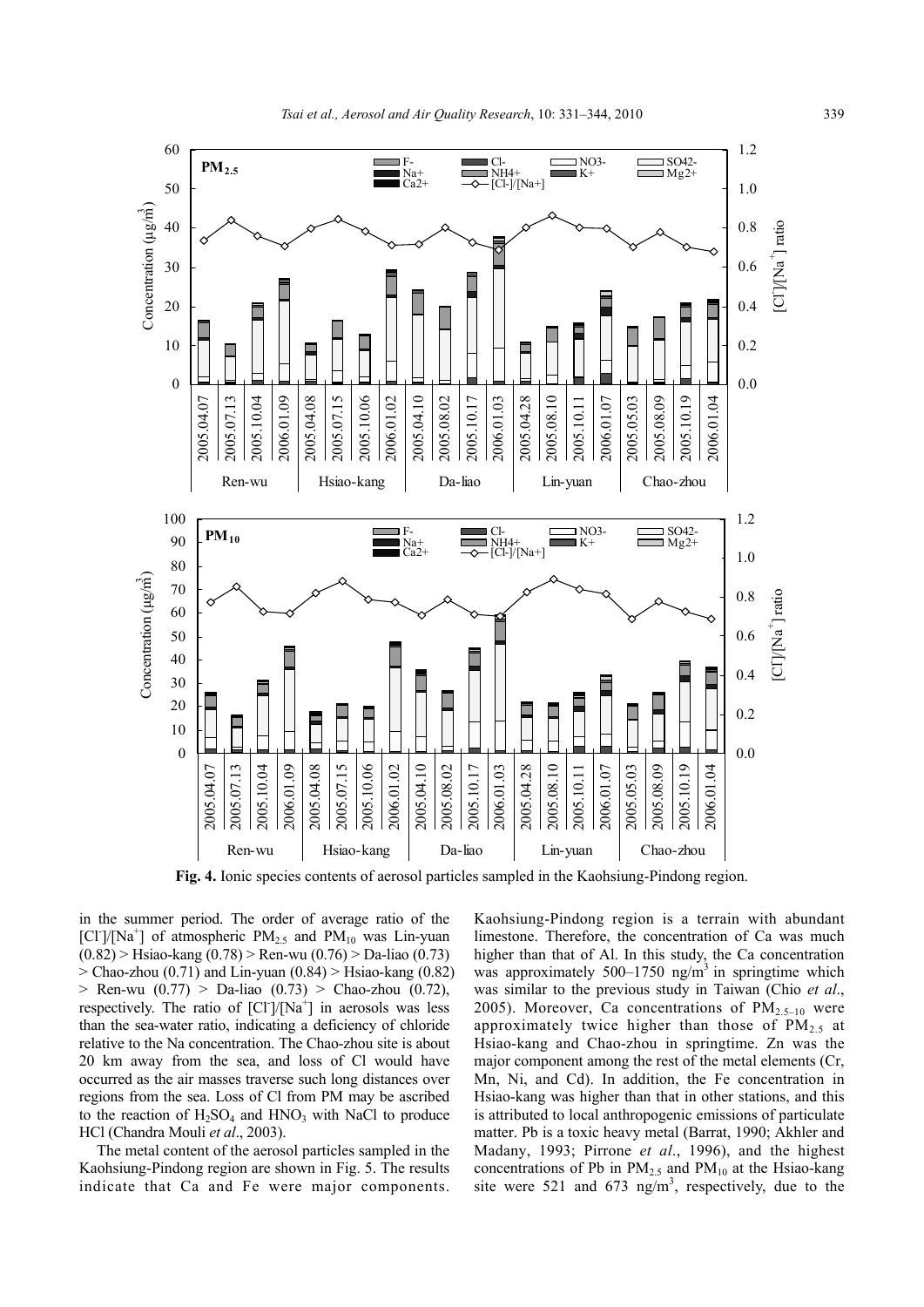

**Fig. 5.** Metallic contents of aerosol particles sampled in the Kaohsiung-Pindong region.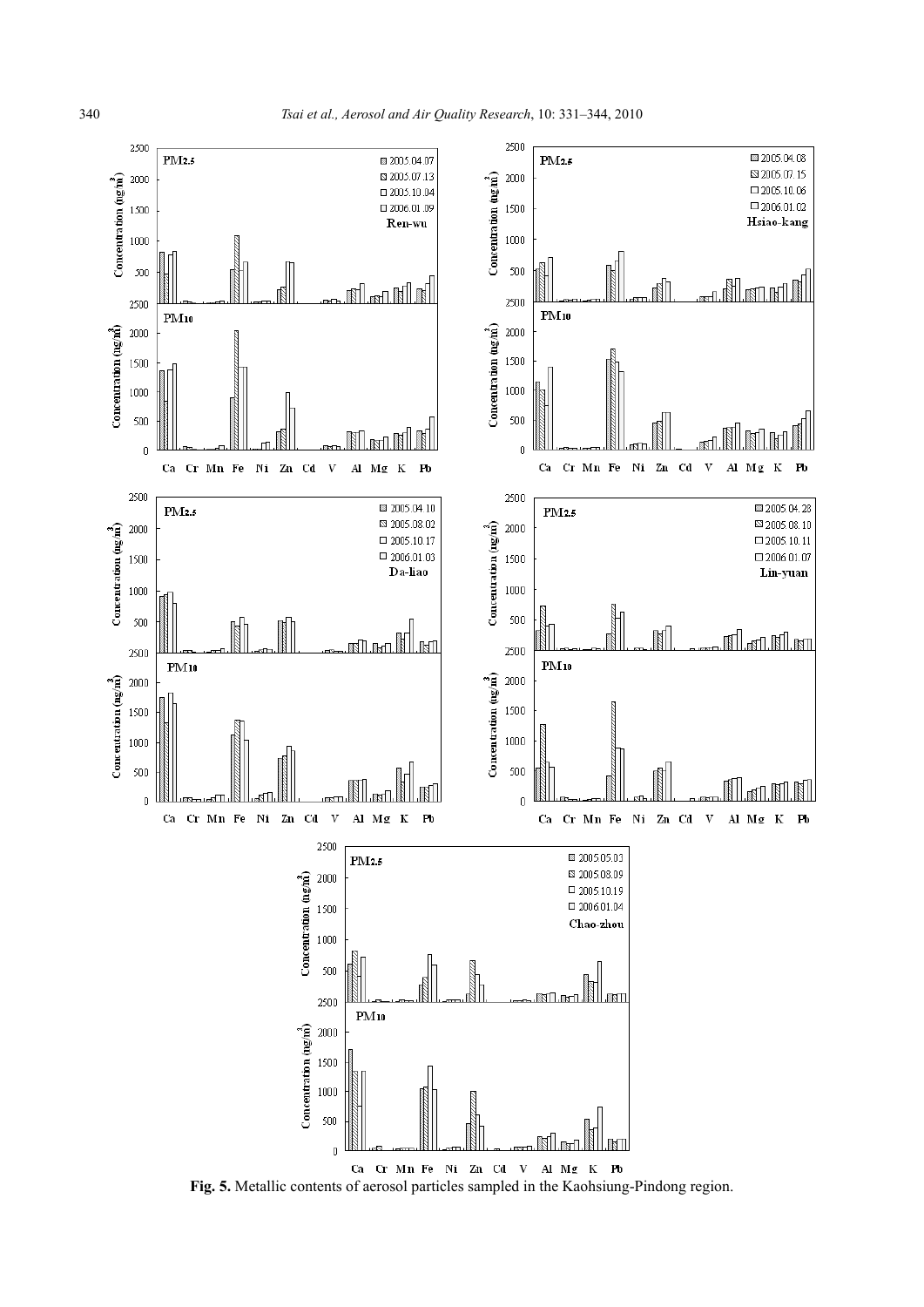combustion of leaded fuel, especially diesel and petrol, combustion of coal, incineration of waste and fertilizer manufacturing (Nriagu, 1988; Pirrone *et al*., 1996). In addition the traffic is always heavy during rush hours at this site, resulting in more Pb emissions, and many of trucks move freight through this area. Therefore, efforts to reduce Pb concentration are needed at this site. The Ca and Al concentrations at Da-liao and Chao-zhou, which are rural areas, were higher than those at other sites. Al and Ca are the main elements in the Earth's crust, and they come from wind-blowing soil dust and frictional work from construction sites, which both increase the atmospheric loading of dust particles (Huang *et al*., 1994).

 The Carbon contents of aerosol particles sampled in the Kaohsiung-Pindong region are shown in Fig. 6. EC, which has a chemical structure similar to impure graphite, originates primarily from direct emissions during combustion. OC, from primary anthropogenic sources and formation by chemical reactions in the atmosphere, rendered the concentrations of OC higher than EC at the sampling sites. The average OC/ EC ratios of  $PM<sub>2.5</sub>$  and  $PM_{10}$  were all larger than 1. The results also reflect that the OC concentration of carbonaceous contents was the major species in the Kaohsiung-Pindong region. The OC/EC ratio has been used to identify the presence of secondary organic aerosol when the OC/EC ratio exceeds (Turpin *et al*., 1990; Chow *et al.*, 1996). The OC/EC ratios in  $PM_{2.5}$  and  $PM_{10}$ for the five sites were all in the order of Hsiao-kang > Ren-wu > Lin-yuan > Chao-zhou > Da-liao. The average OC/EC ratios at the Hsiao-kang sampling site were in the



**Fig. 6.** OC/EC ratio of  $PM<sub>2.5</sub>$  and  $PM<sub>10</sub>$  during the sampling period in the Kaohsiung-Pindong region.

range between 2.1 and 3.1 for  $PM_{2.5}$ . In this study, it was found that the average OC/EC ratio of  $PM_{2.5}$  was higher than that of  $PM_{10}$ . Similar results were found in several previous studies (Huegline *et al*., 2005; Sánchez de la Campa *et al*., 2009). An opposite result, OC/EC ratio of  $PM_{2.5}$  was lower than that of  $PM_{10}$ , was found by Puxbaum *et al*. (2004). Conclusively, the pollution sources of different cities many cause different results. In this study, the highest average OC/EC ratio of  $PM_{10}$  and  $PM_{2.5}$  was observed at Hsiao-kang. It is interesting to note that the OC/EC ratio was 3.10 in the Hsiao-kang site, which is close to that in gasoline vehicle emissions (3.2) (Turpin and Huntzicker, 1995). Frequent sunny days and high solar intensity at Hsiao-kang might result in high levels of photochemical activity. These favorable meteorological conditions and the large amount of volatile organic compounds emitted from various sources could enhance secondary organic aerosol production. The OC/EC ratio has been used in other studies to help identify whether the carbon aerosol is primary or secondary. A high OC/EC ratio coupled with poor correlation implies the moving in of urban pollutants from elsewhere or the formation of secondary OC from photochemical reactions. On the other hand, a high correlation indicates primary emission and secondary formation derived from the primary carbon (Turpin and Huntzicker, 1995; Strader *et al*., 1999).

#### *Source Apportionment by CMB*

Table 3 summarizes the results of CMB model simulation on the source apportionment of suspended particles in hot spots. In spring, road dust (23.4–34.2%) was the main source of suspended particles, followed by power plants (12.7–18.8%) and vehicle exhausts (10.01–25.5%). Moreover, vehicle exhausts, road dust, power plants, and steel emissions were the major sources at Hsiao-kang, while road dust power plants, vehicle exhausts, and sulfate emissions were the major emissions at Dai-liao. During the spring, the contribution of the cement industry (6.1%) at Ren-wu was more than those at other sites. In addition, marine spray had the highest contribution (6.5%) at Lin-yuan, due to marine sprays blown from the neighboring coastline. There was an obvious seasonal variation in the contribution ratio of these sources to  $PM_{10}$ . In other words, the contribution of marine spray was highest at the Lin-yuan site due to higher wind speed in coastal area (Chio *et al*., 2004). The highest contribution to  $PM_{10}$  at Lin-yuan was road dusts in spring, which are associated with strong wind and sand. In summer, road dust, vehicle exhausts, and power plants were the major contribution to the hot spots in southern Taiwan. In addition, the contribution of biomass burning was particularly high in fall  $(1.1–7.3\%)$ , as this is after the rice has been harvested in rural area such as Dai-liao and Chao-zhou. In fall, road dust, vehicle exhausts, and sulfate were the major sources of hot spots in metro Kaohsiung. It was observed that the seasonal variation for the vehicle exhausts contribution ratio of  $PM_{10}$  at Hsiao-kang was always higher than that at other sites, due to Hsiao-kang's proximity to an industrial area and frequently heavy traffic.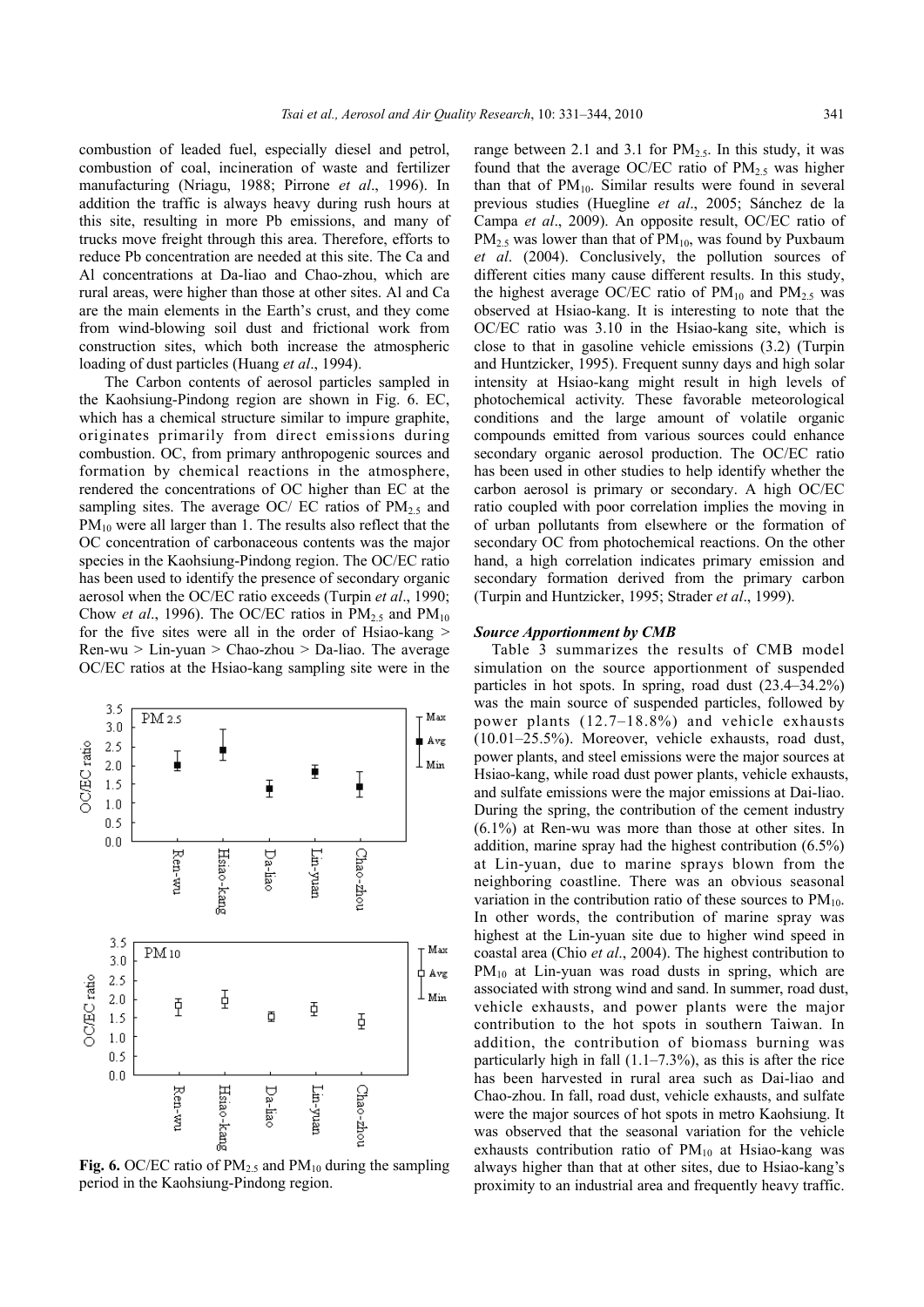| Spring                 |                |                |     | Summer         |                                                                                                                                                                                           |                |                | Fall        |           |                                                                                                                            |                   |                    | Winter |                |                                                                                                |                                                   |                |       |                                                                                                                                                                                                                                                                                                                                                                                                                                                                 |
|------------------------|----------------|----------------|-----|----------------|-------------------------------------------------------------------------------------------------------------------------------------------------------------------------------------------|----------------|----------------|-------------|-----------|----------------------------------------------------------------------------------------------------------------------------|-------------------|--------------------|--------|----------------|------------------------------------------------------------------------------------------------|---------------------------------------------------|----------------|-------|-----------------------------------------------------------------------------------------------------------------------------------------------------------------------------------------------------------------------------------------------------------------------------------------------------------------------------------------------------------------------------------------------------------------------------------------------------------------|
| B1                     | B <sub>2</sub> | B <sub>3</sub> | B4  | B <sub>5</sub> | B1                                                                                                                                                                                        | B <sub>2</sub> | B <sub>3</sub> | B4          | <b>B5</b> | B1                                                                                                                         | B <sub>2</sub>    | B <sub>3</sub>     | B4     | B <sub>5</sub> | B1                                                                                             | B <sub>2</sub>                                    | B <sub>3</sub> | B4    | <b>B5</b>                                                                                                                                                                                                                                                                                                                                                                                                                                                       |
| 78                     | 36             |                | 58  | 98             | 51                                                                                                                                                                                        | 31             | 18             | 4.8         | 8.9       | 62                                                                                                                         | 2.5               | 15                 | 38     | 54             | 57                                                                                             | $\mathcal{D}$                                     |                | 2.6   | 63                                                                                                                                                                                                                                                                                                                                                                                                                                                              |
| Cement industry<br>6.1 | 4.2            | 4.2            | 4.3 | 2.6            | 6.0                                                                                                                                                                                       | 2.2            | 4.3            | 5.4         | 5.3       | 4.8                                                                                                                        | 3.4               | 3.8                | 44     | 4.1            | 32                                                                                             | 29                                                |                | 13    | 33                                                                                                                                                                                                                                                                                                                                                                                                                                                              |
| 29                     | 78             | 43             | 42  | 32             | 14                                                                                                                                                                                        | 6.9            | 31             |             |           | 2.1                                                                                                                        | 78                | 21                 | 58     | 32             | 23                                                                                             |                                                   | 32             |       | 33 28                                                                                                                                                                                                                                                                                                                                                                                                                                                           |
|                        |                |                |     |                |                                                                                                                                                                                           |                |                |             |           |                                                                                                                            |                   |                    |        |                | 9.2                                                                                            | 77                                                | 6.4            |       | 9.8 52                                                                                                                                                                                                                                                                                                                                                                                                                                                          |
|                        |                |                |     |                |                                                                                                                                                                                           |                |                |             |           |                                                                                                                            |                   |                    |        |                |                                                                                                |                                                   |                |       |                                                                                                                                                                                                                                                                                                                                                                                                                                                                 |
|                        |                |                |     |                |                                                                                                                                                                                           |                |                |             |           |                                                                                                                            |                   |                    |        |                |                                                                                                |                                                   |                |       |                                                                                                                                                                                                                                                                                                                                                                                                                                                                 |
|                        |                |                |     |                |                                                                                                                                                                                           |                |                |             |           |                                                                                                                            |                   |                    |        | 12             |                                                                                                |                                                   |                |       |                                                                                                                                                                                                                                                                                                                                                                                                                                                                 |
| Biomass burning        |                |                |     |                |                                                                                                                                                                                           |                |                |             |           | 11                                                                                                                         | $\qquad \qquad =$ |                    | 24     | 63             |                                                                                                |                                                   |                |       |                                                                                                                                                                                                                                                                                                                                                                                                                                                                 |
|                        |                |                |     |                |                                                                                                                                                                                           |                |                |             |           |                                                                                                                            |                   |                    |        |                |                                                                                                |                                                   |                |       |                                                                                                                                                                                                                                                                                                                                                                                                                                                                 |
|                        | 36             |                | 48  | 45             |                                                                                                                                                                                           |                |                |             |           |                                                                                                                            |                   |                    |        | 4.6            |                                                                                                |                                                   |                |       |                                                                                                                                                                                                                                                                                                                                                                                                                                                                 |
| 97                     |                |                |     |                |                                                                                                                                                                                           |                |                |             |           |                                                                                                                            |                   |                    |        |                |                                                                                                |                                                   |                |       |                                                                                                                                                                                                                                                                                                                                                                                                                                                                 |
|                        |                |                |     |                |                                                                                                                                                                                           |                |                |             |           |                                                                                                                            |                   |                    |        |                |                                                                                                |                                                   |                |       |                                                                                                                                                                                                                                                                                                                                                                                                                                                                 |
|                        |                |                |     |                |                                                                                                                                                                                           |                |                |             |           |                                                                                                                            |                   |                    |        |                |                                                                                                |                                                   |                |       |                                                                                                                                                                                                                                                                                                                                                                                                                                                                 |
|                        |                |                |     |                |                                                                                                                                                                                           |                |                |             |           |                                                                                                                            |                   |                    |        |                |                                                                                                |                                                   |                |       |                                                                                                                                                                                                                                                                                                                                                                                                                                                                 |
|                        |                | $1.7 \t3.6$    | 63  |                | 18.8 18.3 14.9 12.7 13.7<br>10.6 25.5 10.1 15.3 14.7<br>25.5 23.2 34.2 23.4 28.5<br>6.5 3.6<br>10.2 5.8 13.6 5.1 12.6<br>17.9 6.8<br>90.3 95.6 92.3 82.1 93.2<br>4.31 3.18 3.47 3.14 4.15 |                |                | 2.3 5.9 6.1 |           | 6.5 1.1<br>12.9 19.5 11.3 11.4 12.2<br>4.3 3.0 3.0 6.8 2.3<br>10.0 9.2 16.5 13.2 9.6<br>4.7 3.6<br>11.5 14.8 15.8 7.4 10.7 |                   | 5.4 6.5<br>7.8 1.5 | 3.1    | 3.7 7.4<br>7.3 | 11.2 18.4 12.4 12.8 14.2<br>13.2 10.5 18.5 12.4 11.3<br>3.5 2.5 6.5 5.7<br>$11.0 \text{ } 3.6$ | 30.3 21.5 21.3 21.4 27.2 26.3 27.5 25.7 18.9 26.4 |                | 53 54 | 16.2 13.9 15.8 18.4 19.1 18.4 19.4 15.4 15.4 18.7 21.3 23.5 17.5 22.5 20.3<br>19.7 23.8 21.3 21.6 22.3<br>42 63 12<br>20.2 13.8 23.4 21.5 23.3<br>8.5 6.5 8.7 7.5 6.6<br>4.6 7.2 10.5 3.6 8.7<br>88.5 85.2 81.2 92.6 89.3 92.2 98.5 96.9 89.0 95.4 95.4 92.8 89.5 96.4 91.3<br>0.92 0.94 0.88 0.93 0.96 0.91 0.86 0.9 0.94 0.96 0.94 0.92 0.91 0.91 0.91 0.96 0.93 0.94 0.95 0.93<br>3.28 4.37 2.71 3.53 4.15 3.25 3.23 3.68 3.73 3.48 3.52 4.18 3.33 2.35 3.32 |

**Table 3.** Source apportionment of suspended particles in the hot spots.

B1:Ren-wu; B2:Hsiao-kang; B3:Da-liao; B4:Lin-yuan; B5:Chao-zhou.

Although vehicle exhausts were the main source, biomass burning and secondary aerosols were also influential sources causing an increase in  $PM_{10}$  at the urban and suburban hot spot sites. In winter, vehicle exhausts, sulfate, and road dust were the major sources of suspended particles in the hot spots, and a similar result was found in fall. Northern monsoons transported suspended particles from the upwind emission sources such as the Tainan and Chiayi industrial areas to the sites, causing an increase in the major secondary aerosols, such as sulfate and nitrate. The contributions of secondary aerosols in rural (Dai-liao and Chao-zhou) and suburban (Ren-wu and Lin-yuan) areas were higher than those in urban area (Hsiao-kang). This study reflects the fact that vehicle exhausts and road dust contributions at hot spot sites had a similar concentration pattern to that found in central Taiwan (Chio *et al*., 2004).

# **CONCLUSIONS**

In this study, it was found that the  $PM_{10}$  hot spots were located near Da-liao, Ren-wu, Lin-yuan, and Hsiao-kang in the Kaohsiung-Pindong region. The concentrations of PM<sub>2.5</sub> and PM<sub>10</sub> were 45.9–119.0 and 25.1–64.3  $\mu$ g/m<sup>3</sup>, respectively. The  $PM_{10}$  concentration measured in fall was higher than that in spring and summer. A bi-mode distribution was observed for aerosol particles sampled in the Kaohsiung-Pindong region. The particle sizes with the highest concentration in fine and coarse particles were 0.56–1.0 and 3.2–10.0 μm, respectively. In a comparison of the particle size distribution and mass concentration of ambient aerosols, the highest  $PM_{10}$  in summer and fall was mainly contributed by fine particles rather than coarse ones, while the latter were the predominant species in spring. Moreover, chemical analysis of aerosol particles showed that  $NO_3$ <sup>-</sup> was abundant in coarse particles, while  $SO_4^2$  and  $NH_4$ <sup>+</sup> were equivalent in  $PM_{2.5}$  and  $PM_{10}$ . In addition, Ca and Fe were the major components of the both particle

modes. The higher Fe concentration in Hsiao-kang was attributed to local anthropogenic emissions of particulate matter. In this study, the OC/EC ratios in  $PM_{2.5}$  and  $PM_{10}$ for the five sites were all in the order of Hsiao-kang > Ren-wu > Lin-yuan > Chao-zhou > Da-liao. In this study, the highest average OC/EC ratios of  $PM_{10}$  and  $PM_{2.5}$  were observed at Hsiao-kang. The contribution of marine spray was the highest (6.5%) at Lin-yuan, due to the oceanic sprays blown from the neighboring coastline. Vehicle exhausts, road dust, power plants, and steel emissions were the major sources at Hsiao-kang.

# **ACKNOWLEDGMENTS**

This study was performed under the auspices of the National Science Council, Republic of China, under contract number NSC 94-EPA-Z-110-003. The authors are grateful to the National Science Council for its financial support.

#### **REFERENCES**

- Akhler, S.M. and Madany, I.M. (1993). Heavy Metals in Street and House Dust in Bahrain. *Water Air Soil Pollut.*  66: 111–119.
- Anderson, K.R., Avol, E.L., Edwards, S.A., Shamoo, D.A., Pen, R.C., Linn, W.S. and Hackney, J.D. (1992). Controlled Exposures of Volunteers to Respirable Carbon and Sulphuric Acid Aerosols. *J. Air Waste Manage. Assoc.* 42: 770–776.
- Azimi, S., Rocher, V., Muller, M., Moilleron, R. and Thevenot, D.R. (2005). Sources, Distribution and Variability of Hydrocarbons and Metals in Atmospheric Deposition in an Urban Area (Paris, France). *Sci. Total Environ.* 337: 223–239.
- Barrat, R.S. (1990). An Assessment of Dust Analyses: With Particular Reference to Lead and Certain Other Metals. *Int. J. Environ. Anal. Chem.* 40: 77–97.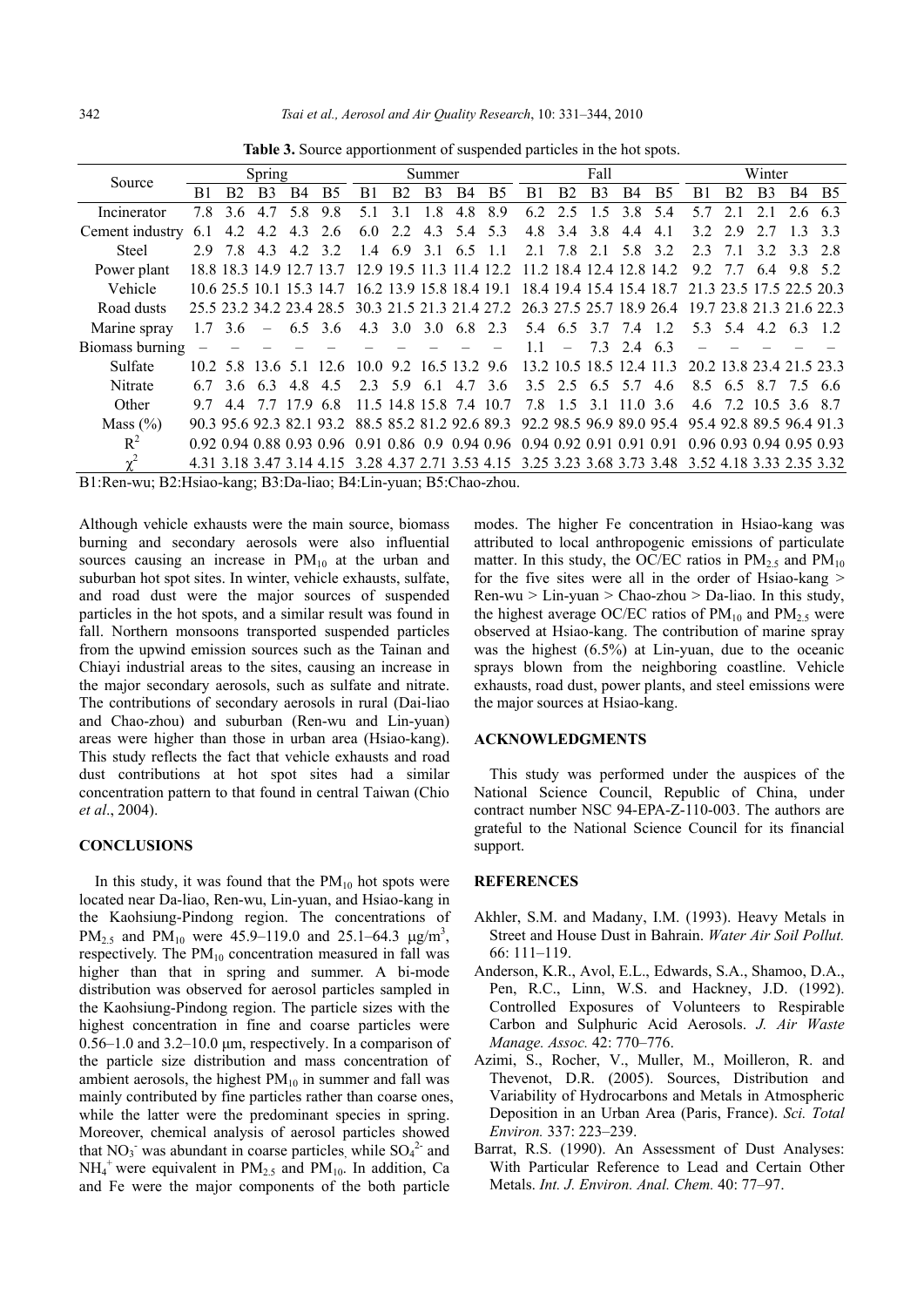- Chandra Mouli, P., Venkata Mohan, S. and Jayarama Reddy, S. (2003). A Study on Major Inorganic Ion Composition of Atmospheric Aerosols at Tirupati. *J. Hazard. Mater.* B96: 217–228.
- Chen, M.L., Mao, I.F. and Lin, I.K. (1999). The  $PM<sub>2.5</sub>$  and PM10 Particles in Urban Areas of Taiwan. *Sci. Total Environ.* 226: 227–235.
- Cheng M.T. and Tsai, Y.I. (2000) Characterization of Visibility and Atmospheric Aerosols in Urban, Suburban, and Remote Areas. *Sci. Total Environ.* 263: 101–114.
- Chio, C.P., Cheng, M.T. and Wang, C.F. (2004). Source Apportionment to  $PM_{10}$  in Different Air Quality Conditions for Taichung Urban and Coastal Areas, Taiwan. *Atmos. Environ.* 38: 6893–6905.
- Chow, J.C., Watson, J.G. and Lu, Z. (1996). Descriptive Analysis of  $PM_{2.5}$  and  $PM_{10}$  at Regionally Representative Locations during SJVAQS/AUSPEX. *Atmos. Environ.* 30: 2079–2112.
- Clarke, A.G., Azadi-Boogar, G.A. and Andrews, G.E. (1999). Particle Size and Chemical Composition of Urban Aerosols. *Sci. Total Environ.* 235: 15–24.
- Dockery, D.W. and Pope, C.A. (1994). Acute Respiratory Effects of Particulate Air Pollution. *Auun. Rev. Publ. Health* 15: 107–132.
- Dockery, D.W., Pope III , C.A., Xu, X., Spengler, J.D., Ware, J.H., Fay, M.E., Ferris, B.G.. and Speizer, F.E. (1993). An Association between Air Pollution and Mortality in Six U.S. Cities. *New Engl. J. Med.* 329: 1573–1759.
- Fang, G.C., Chang, C.N., Wu, Y.S., Fu, P.P.C., Yang, C.J., Chen, C.D. and Chang, S.C. (2002). Ambient Suspended Particulate Matter and Related Chemical Species Study in Central Taiwan, Taichung during 1998–2001. *Atmos. Environ.* 36: 1921–1928.
- Fernández, A.J., Ternero, M., Barragán, F.J. and Jiménez, J.C. (2002). A Chemical Speciation of Trace Metals for Fine Urban Particles. *Atmos. Environ.* 36: 773–780
- Gupta, A.K., Nag, S. and Mukhopadhyay, U.K. (2006). Characterisation of  $PM_{10}$ ,  $PM_{2.5}$  and Benzene Soluble Organic Fraction of Particulate Matter in an Urban Area of Kolkata, India. *Environ. Monit. Assess.* 115: 205–222.
- Harrison, R.M., Deacon, A.R., Jones, M.R. and Appleby, R.S. (1997). Sources and Processes Affecting Concentrations of  $PM_{10}$  and  $PM_{2.5}$  Particulate Matter in Birmingham (UK). *Atmos. Environ.* 31: 4103–4107.
- Huang, X., Olmez, I. and Aras, N.K. (1994). Emissions of Trace Elements from Motor Vehicles: Potential Marker Elements and Source Composition Profile. *Atmos. Environ.* 28: 1385–1391.
- Hueglin, C., Gehrig, R., Baltensperger, U., Gysel, M., Monn, C. and Vonmont, H. (2005). Chemical Characterisation of PM<sub>2.5</sub>, PM<sub>10</sub> and Coarse Particles at Urban, near-City and Rural Sites in Switzerland. *Atmos. Environ.* 39: 637–651.
- Ke, L., Ding, X., Tanner R.L., Schauer, J.J. and Zheng, M. (2007). Source Contributions to Carbonaceous Aerosols in the Tennessee Valley Region. *Atmos. Environ.* 41: 8898–8923.
- Kothai, P., Saradhi, I.V., Prathibha, P., Hopke, P. K., Pandit, G.G., and Puranik, V.D. (2008). Source

Apportionment of Coarse and Fine Particulate Matter at Navi Mumbai, India. *Aerosol Air Qual. Res.* 8: 423–436.

- Lee, C.G., Yuan, C.S., Chang, J.C. and Yuan, C. (2005). Effects of Aerosol Species on Atmospheric Visibility in Kaohsiung City, Taiwan. *J. Air Waste Manage. Assoc.*  55: 1031–1041.
- Lin, J.J. (2002). Characterization of the Major Chemical Species in PM2.5 in the Kaohsiung City, Taiwan. *Atmos. Environ.* 36: 1911–1920.
- Lin, J.J. and Tai, H.S. (2001). Concentration and Distribution of Carbonaceous Species in Ambient Particles in Kaohsiung City, Taiwan. *Atmos. Environ.* 35: 2627–2636.
- Malm, W.C. and Sisler, J.F. (2000). Spatial Patterns of Major Aerosol Species and Selected Heavy Metals in the United States. *Fuel Process. Technol.* 66: 473–501.
- Monn, C., Braendli, O., Schaeppi, C., Ackermann-Liebrich, U. and Leuenberger, P. (1995). Particulate Matter 10 μm (PM10) and Total Suspended Particulates (TSP) in Urban, Rural and Alpine Air in Switzerland. *Atmos. Environ.* 29: 2565–2573.
- Nriagu, J.O. (1988). A Silent Epidemic of Environmental Metal Poisoning. *Environ. Pollut.* 50: 139–161.
- Pirrone, N., Keeler, G.J., Nriagu, J.O. and Warner, P.O. (1996). Historical Trends of Airborne Trace Metals in Detroit from 1971 to 1992. *Water Air Soil Pollut.* 88: 145–165.
- Pope, C.A., Burnett, R.T., Thun, M.J., Calle, E.E., Krewski, D., Ito, K. and Thurston, G.D. (2002). Lungcancer, Cardiopulmonary Mortality, and Long-term Exposure to Fine Particulate Air Pollution. *JAMA-J. Am. Med. Assoc.* 287: 1132–1141.
- Puxbaum, H., Gomiscek, B., Kalina, M., Bauer, H., Salam, A., Stopper, S., Preining, O. and Hauck, H. (2004). A Dual Site Study of  $PM<sub>2.5</sub>$  and  $PM<sub>10</sub>$  Aerosol Chemistry in the Larger Region of Vienna, Austria. *Atmos. Environ.* 38: 3949–3958.
- Sánchez de la Campa, A.M., Pio, C., de la Rosa, J.D., Querol, X., Alastuey, A. and González-Castanedo, Y. (2009). Characterization and Origin of EC and OC Particulate Matter near the Doñana National Park (SWSpain). *Environ. Res.*109: 671–681.
- Strader, R., Lurmann, F. and Pandis, S.N. (1999). Evaluation of Secondary Organic Aerosol Formation in Winter. *Atmos. Environ.* 33: 4849-4863.
- Taiwan EPA Website. (2008). http://taqm.epa.gov.tw/taqm /zh-tw/HourlyData.aspx.
- Taiwan EPA Website. (2010). http://taqm.epa.gov.tw/taqm /zh-tw/default.aspx.
- Tsai, Y.I. and Kuo, S.C. (2005). PM<sub>2.5</sub> Aerosol Water Content and Chemical Composition in Metropolitan and a Coastal Area in Southern Taiwan. *Atmos. Environ.* 39: 4827–4839.
- Turpin, B.J. and Huntzicker, J.J. (1995). Identification of Secondary Organic Aerosol Episodes and Quantitation of Primary and Secondary Organic Aerosol Concentrations during SCAQS. *Atmos. Environ.* 29: 3527–3544.
- Turpin, B.J., Cary, R.A. and Huntzicker, J.J. (1990). An In-situ, Time-resolved Analyzed for Aerosol Organic